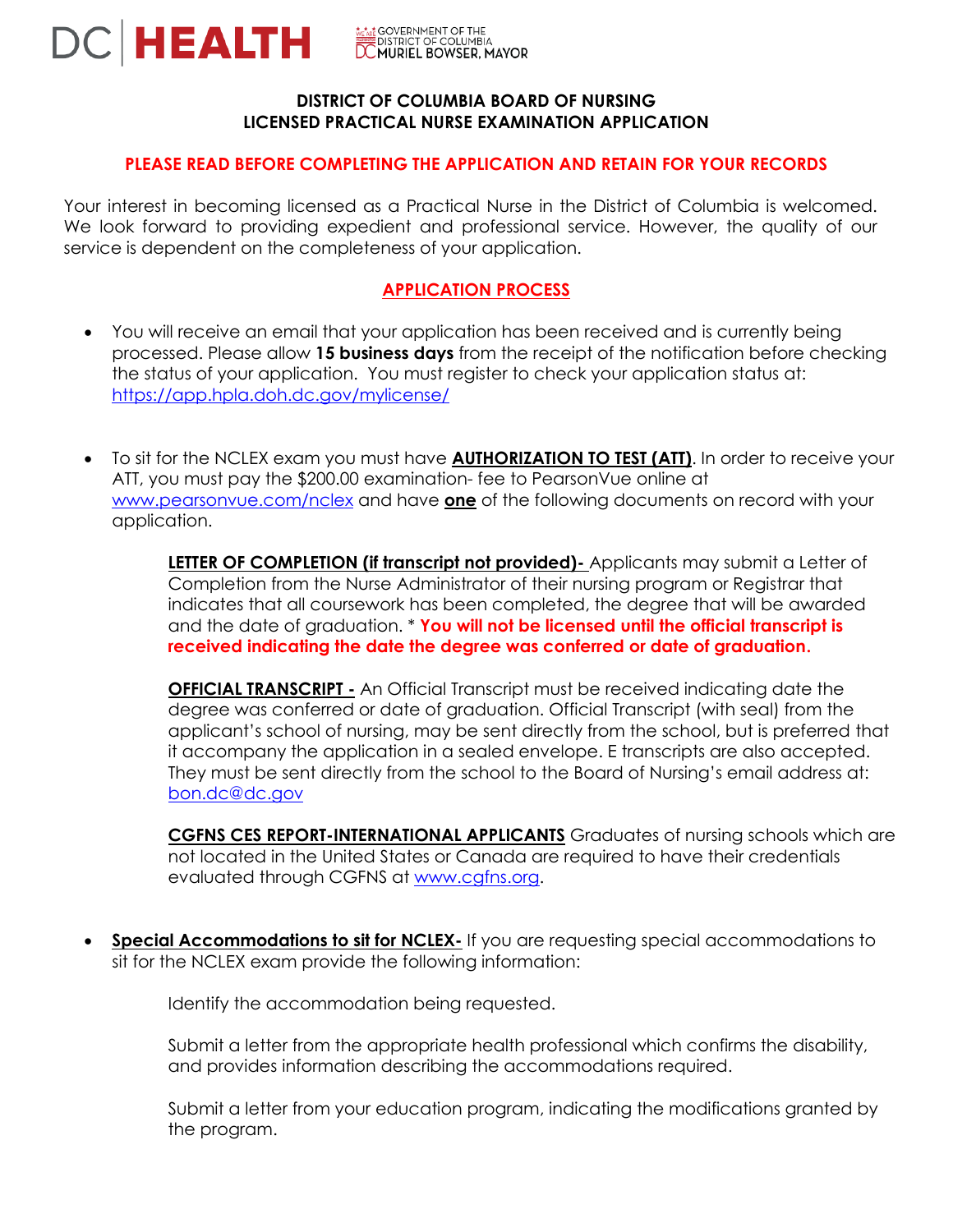



## **APPLICATION PROCESS CONTINUED**

- **MISSED DATE SCHEDULED TO SIT FOR NCLEX-** If you are unable to sit for the exam on the date scheduled you will need to reapply to sit for the exam with PearsonVue only. You will not be required to submit another application to the Board of Nursing unless you have failed the examination or your application was submitted more than 1 year ago.
- If additional information is required to complete your application, you will be contacted via email by a Licensing Specialist with instructions on how to submit the required documents. Please be sure to submit the required documents in the manner requested.

#### **IMPORTANT CONTACT INFORMATION**

**DC Board of Nursing Location:** District of Columbia Department of Health 899 North Capitol Street NE Washington, D.C. 20002

**Website:**

dchealth.dc.gov/bon

#### **Board of Nursing Email:**

[bon.dc@dc.gov](mailto:bon.dc@dc.gov)

**Mailing Address:**

D.C. Board of Nursing P.O. Box 37802 Washington, D.C. 20013

#### **PLEASE RETAIN FOR YOUR RECORDS**

899 North Capitol St NE, 1<sup>st</sup> Floor Washington, D.C. 20002 Phone (202) 724-8800 Email: [bon.dc@dc.gov](mailto:bon.dc@dc.gov)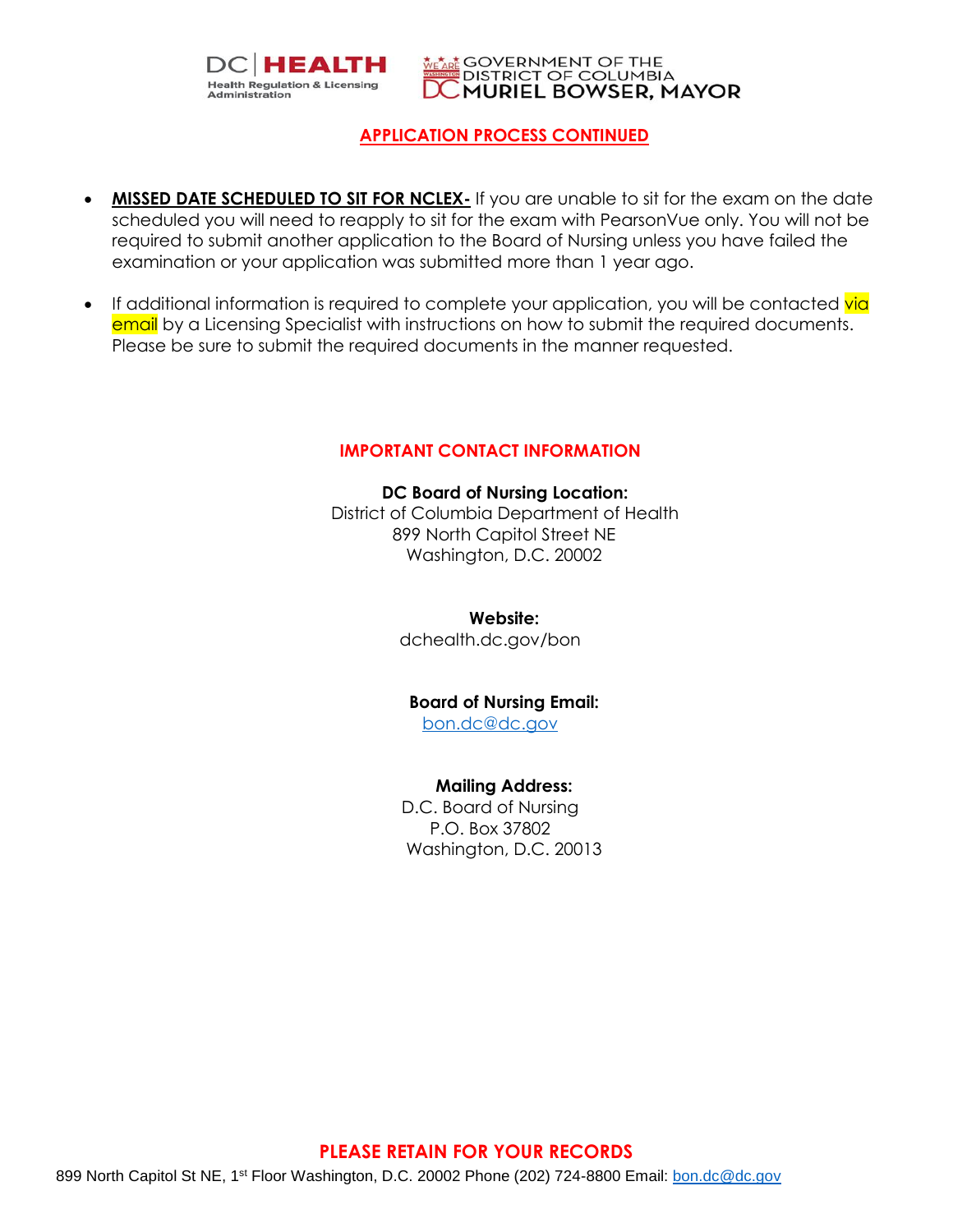



# **BEFORE YOU SUBMIT YOUR APPLICATION MAKE SURE YOU HAVE PROVIDED OR REQUESTED ALL OF THE CHECKLIST ITEMS**

# **APPLICATION CHECKLIST**

## **LICENSED PRACTICAL NURSE EXAMINATION REQUIREMENTS**

A completed, signed and dated application

**S187.00 application fee (non-refundable)** 

■Two 2x2 size passport-type photos

■Social Security number or signed affidavit

**□Email address** 

 Official Transcript - An Official Transcript must be received indicating date the degree was conferred or date of graduation. Official Transcript (with seal) from the applicant's school of nursing, may be sent directly from the school, but is preferred that it accompany the application in a sealed envelope. E transcripts are also accepted. They must be sent directly from the school to the Board of Nursing's email address at: [bon.dc@dc.gov](mailto:bon.dc@dc.gov)

Name change document- If the name on your application differs from the name on any of your supporting documents, proof of name change is required. Acceptable documents are: marriage certificate, divorce decree, court order or spouse's death certificate.

A copy of a government issued photo ID

 Criminal background check. Criminal background check instructions can be found on the Board of Nursing's site(dchealth.dc.gov/bon) under **Criminal background check.**

# **PLEASE RETAIN FOR YOUR RECORDS**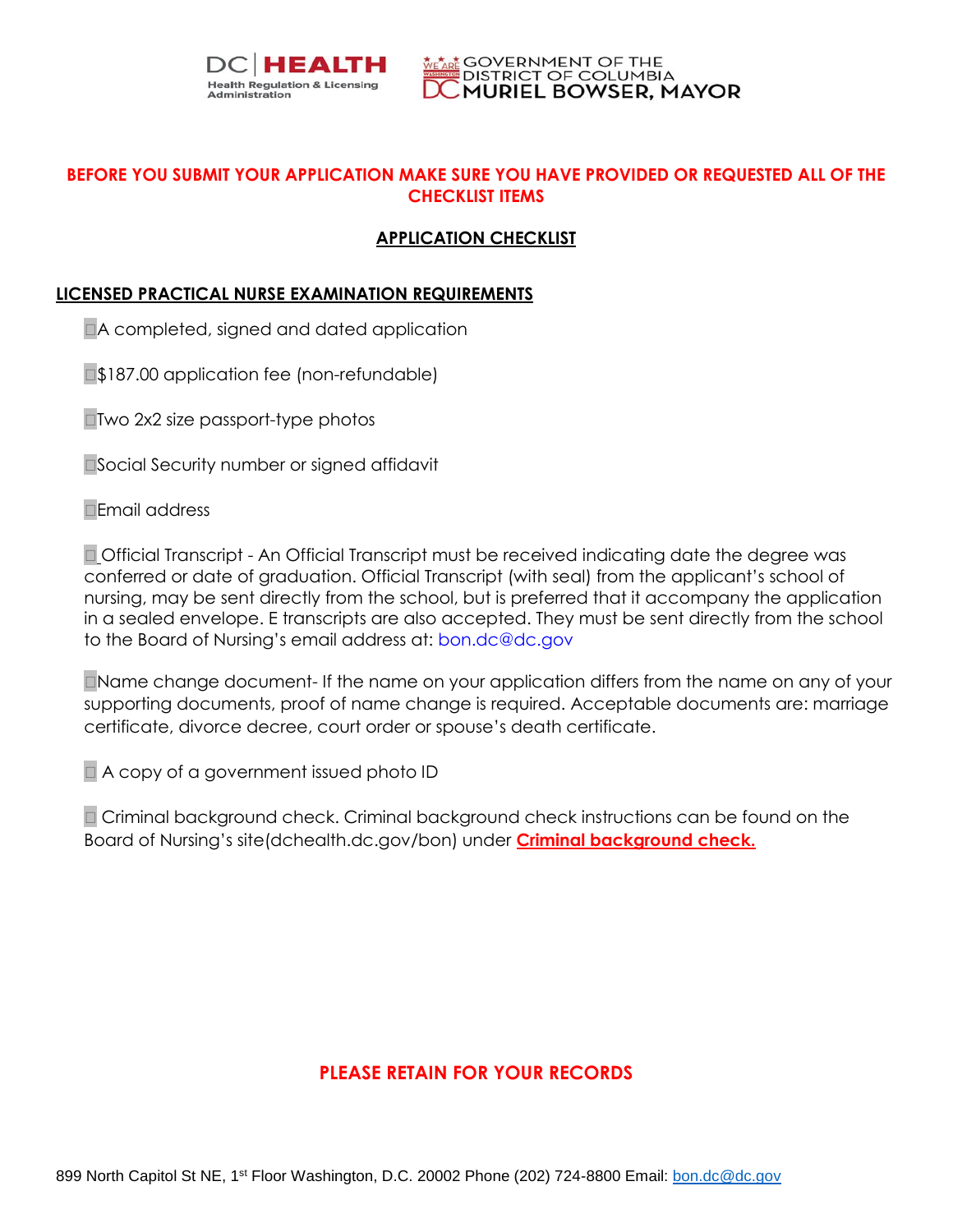



# **BOARD OF NURSING LICENSED PRACTICAL NURSE**

All applicants must complete every section of this application and submit the original application and all required supporting documents. If more space is needed to fully answer questions, attach additional sheets with typed responses. False or misleading statements will be cause for **disciplinary action and could be cause for criminal prosecution pursuant to** *DC Code 22-2514***. If you have any questions, call HPLA Customer Service at 1-877-672-2174 Monday through Friday, 8:30 AM to 4:30 PM EST.** 

**Please Note: Please refer to application instructions before completing this form.**

| <b>SECTION 1. LICENSURE TYPE &amp; FEES</b>                                                                                                                                                                                                                                                                                                                                                                                                 |                                                  |                                                   |                                          |                                                                                     |  |  |  |
|---------------------------------------------------------------------------------------------------------------------------------------------------------------------------------------------------------------------------------------------------------------------------------------------------------------------------------------------------------------------------------------------------------------------------------------------|--------------------------------------------------|---------------------------------------------------|------------------------------------------|-------------------------------------------------------------------------------------|--|--|--|
| Please check one:<br><b>LPN</b>                                                                                                                                                                                                                                                                                                                                                                                                             |                                                  |                                                   |                                          | <b>LICENSURE EXPIRATION: All licenses</b><br>expire June 30th of odd numbered years |  |  |  |
| Licensure by Examination                                                                                                                                                                                                                                                                                                                                                                                                                    |                                                  | \$187.00 (Non-refundable)                         |                                          |                                                                                     |  |  |  |
| Make check or money order payable<br>to: DC Treasurer<br><b>CRIMINAL BACKGROUND CHECK:</b> Each new applicant for<br><u>Mail your application to:</u><br>licensure, shall obtain a criminal background check. Criminal<br>D.C. Board of Nursing<br>background check instructions can be found on the Board of<br>P.O. Box 37802<br>Nursing's site(dchealth.dc.gov/bon) under <b>Criminal</b><br>Washington, D.C. 20013<br>background check. |                                                  |                                                   |                                          |                                                                                     |  |  |  |
| <b>SECTION 2. APPLICANT INFORMATION</b>                                                                                                                                                                                                                                                                                                                                                                                                     |                                                  |                                                   |                                          |                                                                                     |  |  |  |
| Note: LEGAL NAME: (Do not use any initials unless they are a part of your name)                                                                                                                                                                                                                                                                                                                                                             |                                                  |                                                   |                                          |                                                                                     |  |  |  |
| <b>FIRST NAME</b>                                                                                                                                                                                                                                                                                                                                                                                                                           | MI                                               | <b>LAST NAME</b>                                  | (SUFFIX: Jr., Sr. etc.)                  |                                                                                     |  |  |  |
| $\sqrt{2}$                                                                                                                                                                                                                                                                                                                                                                                                                                  |                                                  |                                                   |                                          |                                                                                     |  |  |  |
| <b>Date of Birth</b>                                                                                                                                                                                                                                                                                                                                                                                                                        |                                                  | <b>Social Security Number</b>                     | <b>GENDER:</b> $\Box$ MALE $\Box$ FEMALE |                                                                                     |  |  |  |
| *All Applicants must provide a Social Security Number. If you are a foreign graduate and do not have a SSN or are waiting for one to be issued,<br>you must complete the SSN affidavit form and submit it with your application. Your license will not be renewed without a valid SSN.                                                                                                                                                      |                                                  |                                                   |                                          |                                                                                     |  |  |  |
| <b>SECTION 3. OTHER NAMES USED: (Please print clearly)</b>                                                                                                                                                                                                                                                                                                                                                                                  |                                                  |                                                   |                                          |                                                                                     |  |  |  |
| If your name on this application is different from the name on your supporting documentation provide a copy of a legal document<br>supporting the name change. Acceptable documents for individuals are marriage certificates, divorce decrees, court orders and spouse's<br>death certificate.                                                                                                                                             |                                                  |                                                   |                                          |                                                                                     |  |  |  |
| <b>FIRST NAME</b>                                                                                                                                                                                                                                                                                                                                                                                                                           | MI                                               | <b>LAST NAME</b>                                  | (SUFFIX: Jr., Sr. etc.)                  |                                                                                     |  |  |  |
|                                                                                                                                                                                                                                                                                                                                                                                                                                             |                                                  |                                                   |                                          |                                                                                     |  |  |  |
| <b>FIRST NAME</b>                                                                                                                                                                                                                                                                                                                                                                                                                           | MI                                               | <b>LAST NAME</b>                                  | (SUFFIX: Jr., Sr. etc.)                  |                                                                                     |  |  |  |
|                                                                                                                                                                                                                                                                                                                                                                                                                                             |                                                  |                                                   |                                          |                                                                                     |  |  |  |
|                                                                                                                                                                                                                                                                                                                                                                                                                                             |                                                  | <b>Place of Birth: State/Providence/Territory</b> | Country if not USA                       |                                                                                     |  |  |  |
| SECTION 4: RACE & ETHNICITY DESIGNATION:                                                                                                                                                                                                                                                                                                                                                                                                    |                                                  |                                                   |                                          | <b>LANGUAGE(S) SPOKEN:</b>                                                          |  |  |  |
| $\Box$ American Indian/Alaskan Native                                                                                                                                                                                                                                                                                                                                                                                                       | $\Box$ Asian/South Asian                         | <b>Black or African American</b>                  |                                          | Language(s) spoken other than<br>English:                                           |  |  |  |
| $\Box$ Caucasian/White                                                                                                                                                                                                                                                                                                                                                                                                                      | <b>Hispanic or Latino</b>                        |                                                   |                                          | $\Box$ French<br>$\Box$ Spanish                                                     |  |  |  |
| $\Box$ Other                                                                                                                                                                                                                                                                                                                                                                                                                                | $\Box$ Native Hawaiian or other Pacific Islander |                                                   | $\Box$ German<br>$\Box$ Arabic           |                                                                                     |  |  |  |
|                                                                                                                                                                                                                                                                                                                                                                                                                                             |                                                  |                                                   |                                          | $\Box$ Other                                                                        |  |  |  |
|                                                                                                                                                                                                                                                                                                                                                                                                                                             |                                                  |                                                   |                                          |                                                                                     |  |  |  |

899 North Capitol St NE, 1<sup>st</sup> Floor Washington, D.C. 20002 Phone (202) 724-8800 Email: [bon.dc@dc.gov](mailto:bon.dc@dc.gov)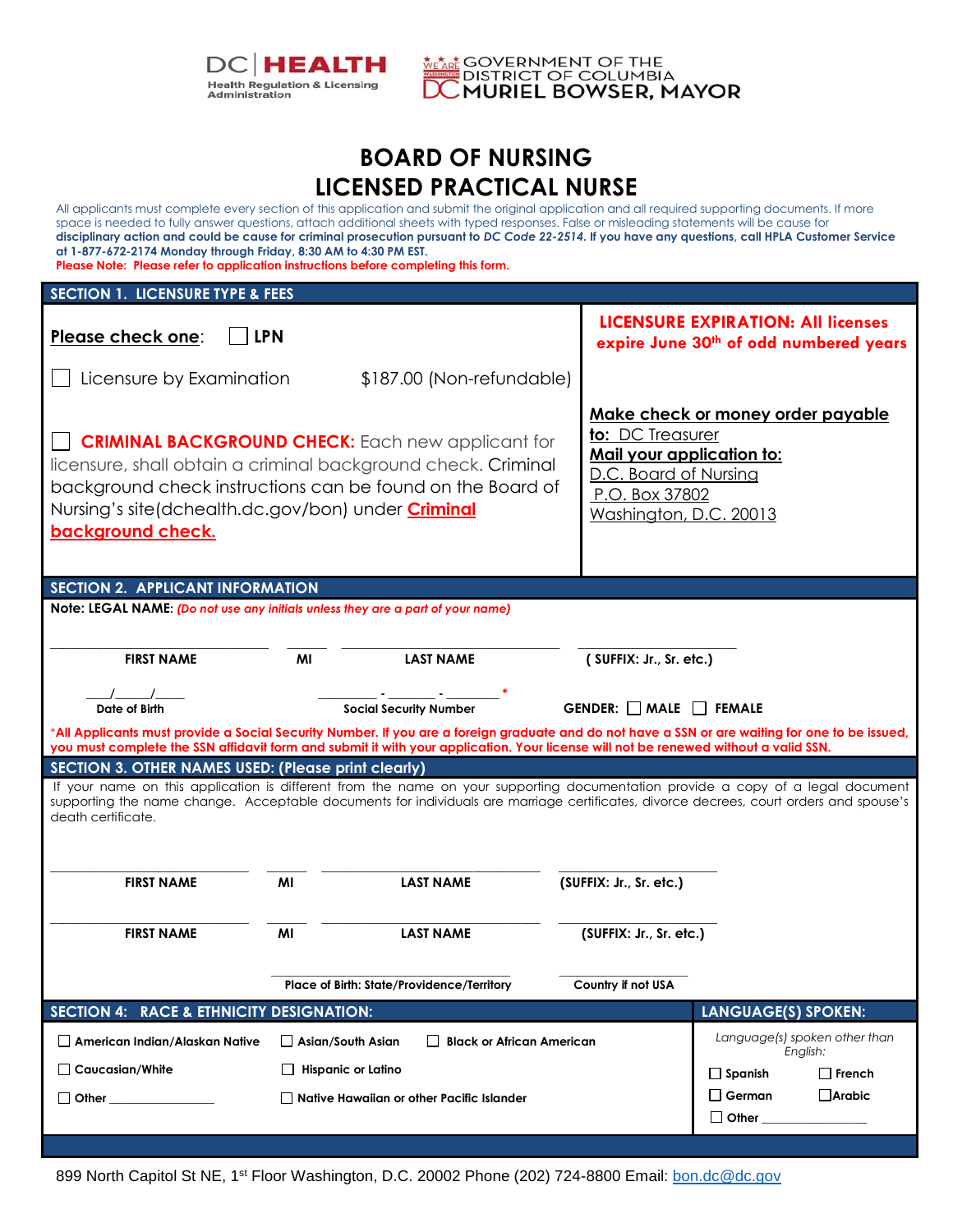

# **MEARE GOVERNMENT OF THE**<br>DISTRICT OF COLUMBIA<br>**DC MURIEL BOWSER, MAYOR**

| <b>SECTION 5. PREFERRED MAILING ADDRESS</b>                                                                                                                                                                             |                                                                                                                                                                                                                                                                            |                         |                                          |                           |  |  |  |
|-------------------------------------------------------------------------------------------------------------------------------------------------------------------------------------------------------------------------|----------------------------------------------------------------------------------------------------------------------------------------------------------------------------------------------------------------------------------------------------------------------------|-------------------------|------------------------------------------|---------------------------|--|--|--|
|                                                                                                                                                                                                                         | Note: A P.O. BOX MAY NOT BE USED FOR AN ADDRESS. PLEASE PROVIDE A STREET ADDRESS.                                                                                                                                                                                          |                         |                                          |                           |  |  |  |
| Indicate your preferred mailing address by placing an "X" in the appropriate box. This will be the address to which all future licensing documents will be<br>mailed.<br><b>HOME ADDRESS</b><br><b>BUSINESS ADDRESS</b> |                                                                                                                                                                                                                                                                            |                         |                                          |                           |  |  |  |
|                                                                                                                                                                                                                         | <b>SECTION 6. HOME / BUSINESS ADDRESS</b>                                                                                                                                                                                                                                  |                         |                                          |                           |  |  |  |
|                                                                                                                                                                                                                         |                                                                                                                                                                                                                                                                            |                         | Home Address or DC Local/Mailing Address |                           |  |  |  |
|                                                                                                                                                                                                                         |                                                                                                                                                                                                                                                                            |                         |                                          |                           |  |  |  |
|                                                                                                                                                                                                                         | APARTMENT # PHONE NUMBER: (____) _______ - FAX: (____) _____ - ______                                                                                                                                                                                                      |                         |                                          |                           |  |  |  |
|                                                                                                                                                                                                                         | You are statutorily required to notify the DC Board of Nursing in writing of an address change within 30 days. Failure to do may result in your not receiving<br>your license, renewal notice or other official notices and can result in a disciplinary action or a fine. |                         |                                          |                           |  |  |  |
|                                                                                                                                                                                                                         |                                                                                                                                                                                                                                                                            |                         |                                          |                           |  |  |  |
|                                                                                                                                                                                                                         |                                                                                                                                                                                                                                                                            | <b>Business Address</b> |                                          |                           |  |  |  |
|                                                                                                                                                                                                                         |                                                                                                                                                                                                                                                                            |                         |                                          |                           |  |  |  |
|                                                                                                                                                                                                                         |                                                                                                                                                                                                                                                                            |                         |                                          |                           |  |  |  |
|                                                                                                                                                                                                                         |                                                                                                                                                                                                                                                                            |                         |                                          |                           |  |  |  |
| SECTION 7.                                                                                                                                                                                                              | <b>POST SECONDARY EDUCATION</b>                                                                                                                                                                                                                                            |                         |                                          |                           |  |  |  |
|                                                                                                                                                                                                                         | List all schools that you have attended beginning with the most recent at the top.<br><b>School Name, City, State, Country</b>                                                                                                                                             |                         | Date of Graduation                       | <b>Degree/Certificate</b> |  |  |  |
|                                                                                                                                                                                                                         |                                                                                                                                                                                                                                                                            |                         | mm/yyyy                                  |                           |  |  |  |
|                                                                                                                                                                                                                         |                                                                                                                                                                                                                                                                            |                         |                                          |                           |  |  |  |
|                                                                                                                                                                                                                         |                                                                                                                                                                                                                                                                            |                         |                                          |                           |  |  |  |
|                                                                                                                                                                                                                         |                                                                                                                                                                                                                                                                            |                         |                                          |                           |  |  |  |
|                                                                                                                                                                                                                         |                                                                                                                                                                                                                                                                            |                         |                                          |                           |  |  |  |
|                                                                                                                                                                                                                         |                                                                                                                                                                                                                                                                            |                         |                                          |                           |  |  |  |
|                                                                                                                                                                                                                         |                                                                                                                                                                                                                                                                            |                         |                                          |                           |  |  |  |
|                                                                                                                                                                                                                         |                                                                                                                                                                                                                                                                            |                         |                                          |                           |  |  |  |
|                                                                                                                                                                                                                         |                                                                                                                                                                                                                                                                            |                         |                                          |                           |  |  |  |
|                                                                                                                                                                                                                         |                                                                                                                                                                                                                                                                            |                         |                                          |                           |  |  |  |
|                                                                                                                                                                                                                         |                                                                                                                                                                                                                                                                            |                         |                                          |                           |  |  |  |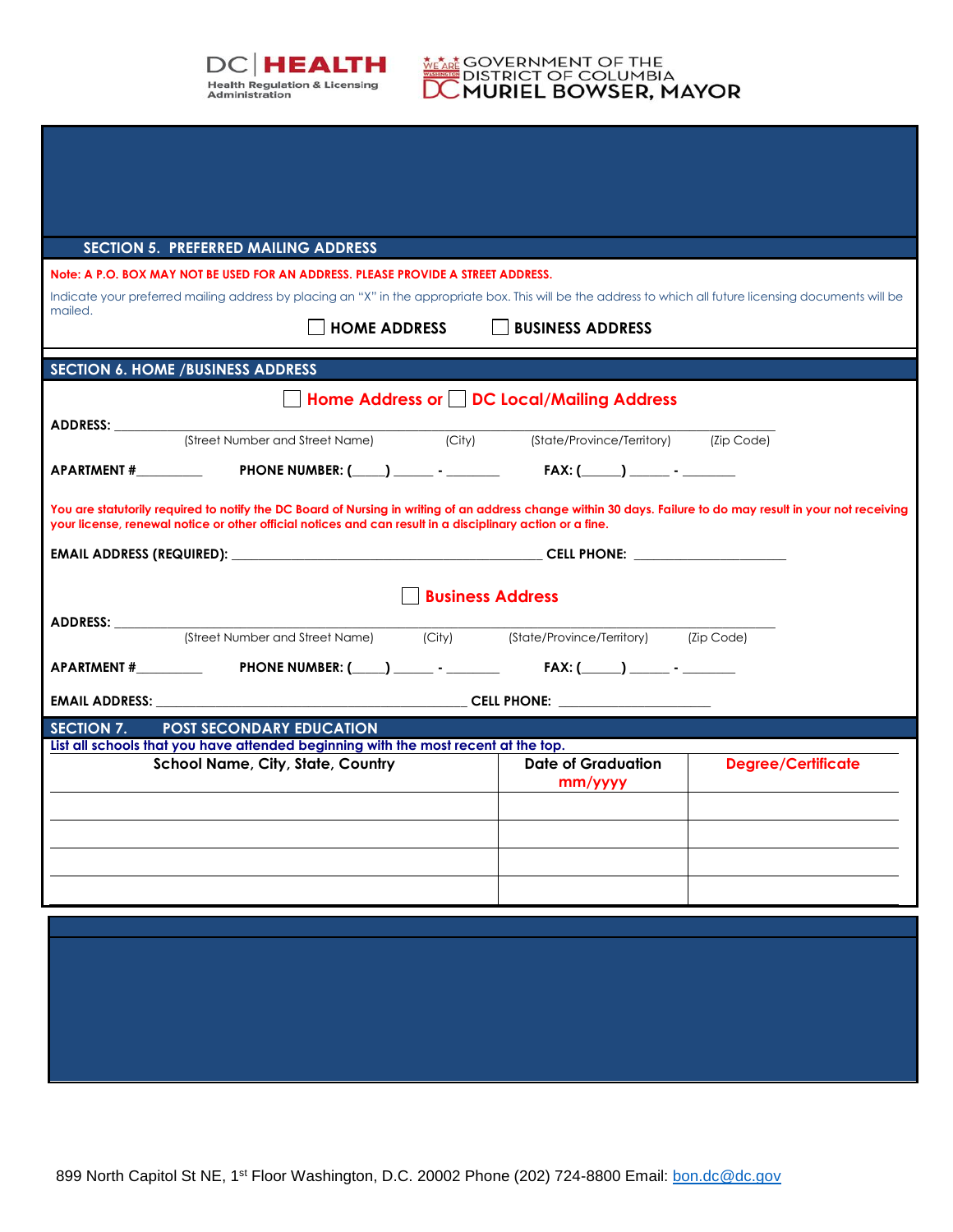

**MEARE GOVERNMENT OF THE SOLUMBIA**<br>DISTRICT OF COLUMBIA<br>DC MURIEL BOWSER, MAYOR

|    | SECTION 9. SCREENING QUESTIONS Applicants must answer all of the following questions                                                                                                                                                                                                                                                                                                                                          |               |                  |
|----|-------------------------------------------------------------------------------------------------------------------------------------------------------------------------------------------------------------------------------------------------------------------------------------------------------------------------------------------------------------------------------------------------------------------------------|---------------|------------------|
|    | Clean Hands Before Receiving a License or Permit Act of 1996 Certification Form Requirement                                                                                                                                                                                                                                                                                                                                   |               |                  |
|    | Please read the information below carefully before responding to this yes or no question, as any false information provided requires<br>that the Department of Health proceed immediately to revoke your License for which you are now applying, and fine you one<br>thousand dollars (\$1,000.00), pursuant to D.C. Official Code § 47-2864 (2001).                                                                          |               |                  |
|    | PLEASE NOTE: Pursuant to D.C. Official Code §47-2862(a) (FY 2007 Budget Support Act of 2006) you cannot be issued a license if you                                                                                                                                                                                                                                                                                            |               |                  |
|    | have failed to file your District tax returns.                                                                                                                                                                                                                                                                                                                                                                                |               |                  |
|    | IF YOU ANSWER "YES" TO THIS QUESTION, PLEASE SUBMIT PROOF OF THE ARRANGEMENTS YOU HAVE MADE TO PAY THE OUTSTANDING<br>DEBT. IF YOU DO NOT HAVE AN APPROVED PAYMENT SCHEDULE TO PAY THE AMOUNT YOU OWE OR IF NO APPEAL IS PENDING, THE<br>LAW REQUIRES THAT YOUR RENEWAL APPLICATION BE DENIED.                                                                                                                                |               |                  |
|    | As of this date, do you owe more than one hundred dollars (\$100.00) to the District of Columbia Government as a result of any of the<br>following:                                                                                                                                                                                                                                                                           |               |                  |
|    | 1. Fines, penalties, or interest assessed pursuant to D.C. Official Code Title 8, Chapter 8 (Litter Control Administrative Act of 1985);<br>2. Fines or interest assessed pursuant to D.C. Official Code Title 8, Chapter 9 (Illegal Dumping Enforcement Act of 1994);<br>3. Fines, penalties, or interest assessed pursuant to D.C. Official Code Title 2, Chapter 18 (Civil Infractions Act of 1985);<br>4. Past due taxes; | YES<br>$\Box$ | NO               |
|    | 5. Past due District of Columbia Water and Sewer Authority service fees; or<br>6. Fines or penalties assessed pursuant to D.C. Official Code Title 50, Chapter 23 (Traffic Adjudication)?                                                                                                                                                                                                                                     |               |                  |
|    | Information presented above is in compliance with the requirement to submit with your application for licensure under the Clean<br>Hands Before Receiving a License or Permit Act of 1996, effective May 11, 1996 (D.C. Law 11-118, D.C. Code §47-2861 et seq.).                                                                                                                                                              |               |                  |
|    |                                                                                                                                                                                                                                                                                                                                                                                                                               |               |                  |
|    | Has the use of drugs and/or alcohol resulted in an impairment of your ability to practice your profession?                                                                                                                                                                                                                                                                                                                    | $\Box$        | YES NO<br>$\Box$ |
| B. | Do you have a mental condition that currently impairs your ability to practice your profession?                                                                                                                                                                                                                                                                                                                               | YES<br>$\Box$ | NO<br>$\perp$    |
|    | Have you ever been convicted or arrested for a crime or misdemeanor (other than a minor traffic violation)?                                                                                                                                                                                                                                                                                                                   | YES<br>⊔      | NO<br>$\Box$     |
|    | Have you been terminated from or resigned from a clinical or professional training program due to a practice issue?                                                                                                                                                                                                                                                                                                           | $\Box$        | YES NO<br>$\Box$ |
| E. | Please answer with respect to DC or any other jurisdiction/state:                                                                                                                                                                                                                                                                                                                                                             |               |                  |
|    | (1) Have you withdrawn an application to practice your profession or voluntarily surrendered a license after formal charges have<br>been filed against you or while under investigation?                                                                                                                                                                                                                                      |               | YES NO           |
|    | (2) Has any authority or peer review board taken adverse action against your license or privileges or informed you of any pending<br>charges not previously reported to this Board?                                                                                                                                                                                                                                           | $\Box$        | $\Box$           |
|    | (3) Have you been (or are you currently being) investigated by any authority or peer review board for any violation of state, federal,<br>or local law?                                                                                                                                                                                                                                                                       |               |                  |
|    | (4) Has any authority or peer review board informed you of any pending charge(s) or investigation not previously reported to this<br><b>Board?</b>                                                                                                                                                                                                                                                                            |               |                  |
|    | (5) Have you voluntarily surrendered your license?                                                                                                                                                                                                                                                                                                                                                                            |               |                  |
|    | (6) Have you ever surrendered your clinical privileges or had your clinical privileges denied, revoked or suspended at any hospital or<br>health care facility?                                                                                                                                                                                                                                                               |               |                  |
|    | Have you been party to a malpractice action or had a malpractice action brought against you?                                                                                                                                                                                                                                                                                                                                  | YES           | NO.              |
|    |                                                                                                                                                                                                                                                                                                                                                                                                                               | $\Box$        | $\perp$          |
|    | <b>SECTION 10.</b><br><b>LICENSEE AFFIDAVIT</b>                                                                                                                                                                                                                                                                                                                                                                               |               |                  |
|    | I hereby attest that the information given in this application, including all writings and exhibits attached hereto, is true and complete to the best of<br>my knowledge. I understand that the making of a false statement on this application, including all writings and exhibits attached hereto, is<br>punishable by criminal penalties.                                                                                 |               |                  |
|    | <b>LICENSEE SIGNATURE</b><br><b>PRINT NAME</b><br><b>DATE</b>                                                                                                                                                                                                                                                                                                                                                                 |               |                  |
|    | To report waste, fraud, or abuse by any DC Government office or official, call the DC Inspector General at 1-800-521-1639.                                                                                                                                                                                                                                                                                                    |               |                  |

899 North Capitol St NE, 1<sup>st</sup> Floor Washington, D.C. 20002 Phone (202) 724-8800 Email: **bon.dc@dc.gov**